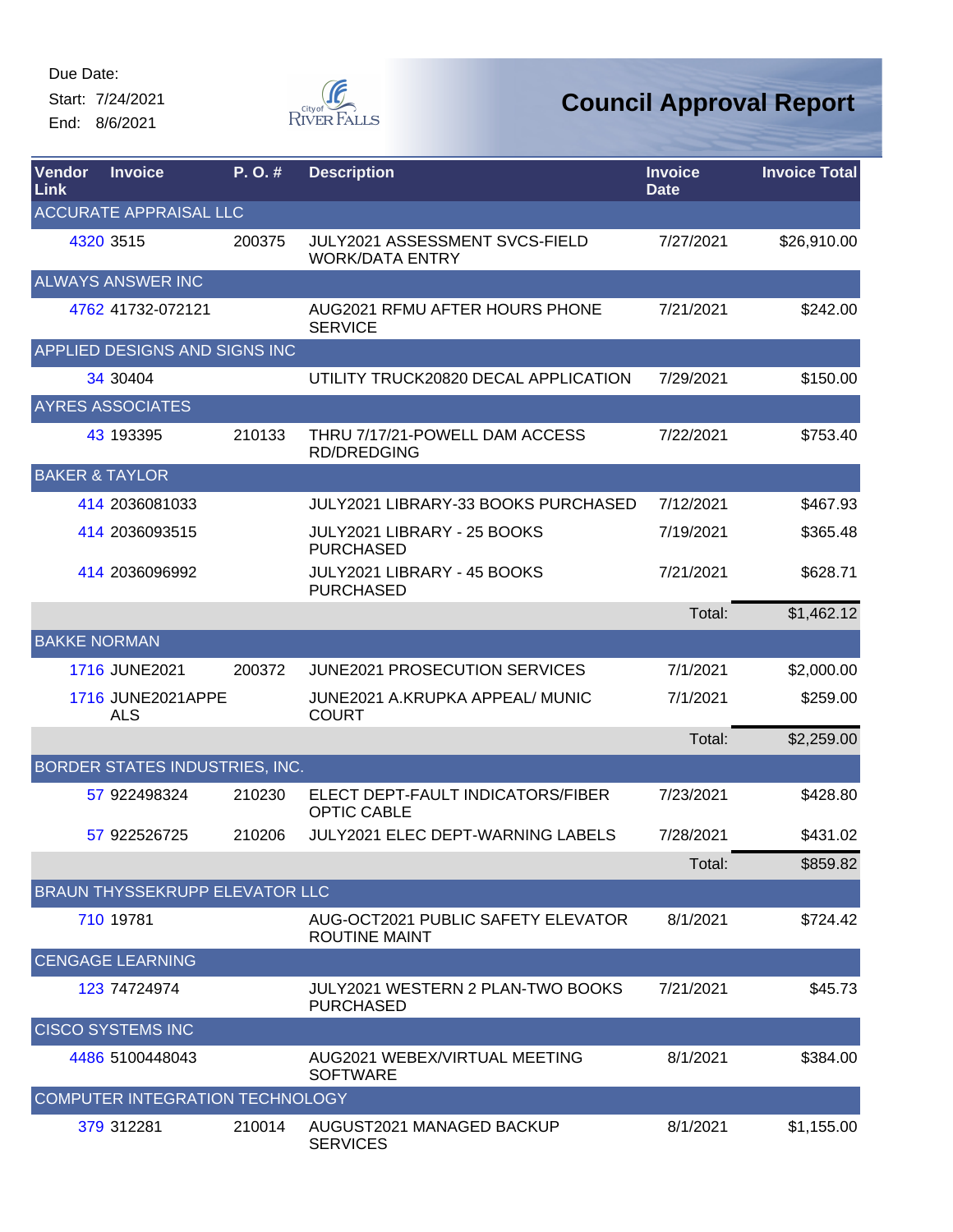Start: 7/24/2021 End: 8/6/2021



| Vendor<br>Link        | <b>Invoice</b>                           | P.O.#  | <b>Description</b>                                                | <b>Invoice</b><br><b>Date</b> | <b>Invoice Total</b> |
|-----------------------|------------------------------------------|--------|-------------------------------------------------------------------|-------------------------------|----------------------|
|                       | 379 312659                               | 210013 | <b>JULY2021 MANAGED SERVICES</b><br><b>AGREEMENT</b>              | 8/1/2021                      | \$4,097.60           |
|                       |                                          |        |                                                                   | Total:                        | \$5,252.60           |
|                       | CORPORATE FLEET SERVICES, INC            |        |                                                                   |                               |                      |
|                       | 2786 81770                               | 210023 | AUG2021 LEASE-POLICE DEPT VEHICLES                                | 8/1/2021                      | \$1,007.20           |
|                       | DELTA DENTAL OF WISCONISN INC            |        |                                                                   |                               |                      |
|                       | 2572 1639805                             |        | AUGUST 2021 VISION INSURANCE                                      | 8/1/2021                      | \$473.57             |
|                       | 2572 1639806                             |        | AUGUST 2021 VISION INSURANCE RETIREE                              | 8/1/2021                      | \$6.21               |
|                       |                                          |        |                                                                   | Total:                        | \$479.78             |
| <b>DEMCO INC</b>      |                                          |        |                                                                   |                               |                      |
|                       | 577 6974662                              |        | <b>JULY2021 LIBRARY -BINDER TAPE/GLUE</b><br><b>BRUSHES/CASES</b> | 7/8/2021                      | \$96.80              |
| <b>DISTRICT 2 INC</b> |                                          |        |                                                                   |                               |                      |
|                       | 1451 3251                                | 210227 | REPLACEMENT MID-RANGE NOZZLE-FIRE<br><b>DEPT</b>                  | 7/1/2021                      | \$1,223.38           |
| <b>EFTPS</b>          |                                          |        |                                                                   |                               |                      |
|                       | 7 69470                                  |        | PAYROLL PERIOD 7/12/21 - 7/25/21                                  | 7/30/2021                     | \$73,380.17          |
|                       | EO JOHNSON CO. INC                       |        |                                                                   |                               |                      |
|                       | 98 29789345                              |        | AUG2021 LIBRARY-RICOH C4504 COPIER<br><b>BASE PYMT</b>            | 8/1/2021                      | \$125.74             |
|                       | <b>ERICKSON DIVERSIFIED</b>              |        |                                                                   |                               |                      |
|                       | 1190 2021                                |        | 2021 MINIMUM TAX PAYMENT DUE-TID#9                                | 8/1/2021                      | \$70,000.00          |
|                       | <b>EWALD'S HARTFORD FORD LLC</b>         |        |                                                                   |                               |                      |
|                       | 4028 2021 FORDEXP 210059<br><b>LORER</b> |        | 2021 FORD POLICE INTERCEPTOR                                      | 7/30/2021                     | \$33,658.00          |
|                       | <b>EXPRESS PERSONNEL SERVICES</b>        |        |                                                                   |                               |                      |
|                       | 109 25685280                             | 210181 | WK END 7/4/21 - J.CASEY -39HRS-<br><b>FORESTRY TEMP</b>           | 7/7/2021                      | \$917.28             |
|                       | 109 25685278                             | 210181 | WK END 7/4/21-PUBLIC WORKS TEMPS-<br>374.25HRS                    | 7/7/2021                      | \$7,702.47           |
|                       | 109 25744231                             | 210181 | WKEND 7/18/21-385HRS-PUBLIC WORKS<br><b>TEMP WORKERS</b>          | 7/20/2021                     | \$7,923.70           |
|                       | 109 25783870                             | 210170 | WK END 7/25/21 A.SOBOTTKA-40HRS-ENG<br><b>TEMP</b>                | 7/28/2021                     | \$963.60             |
|                       | 109 25783872                             | 210181 | WK END 7/25/21-PUBLIC WORKS TEMPS-<br>399 HRS                     | 7/28/2021                     | \$8,211.82           |
|                       | 109 25783873                             | 210179 | WK END 7/25/21-R.KLING-32HRS<br>WATER/WASTEWATER                  | 7/28/2021                     | \$658.24             |
|                       | 109 25783874                             | 210181 | WK END 7/25/21-J.ISHAM 27HRS-FORESTRY<br><b>TEMP</b>              | 7/28/2021                     | \$635.04             |
|                       |                                          |        |                                                                   | Total:                        | \$27,012.15          |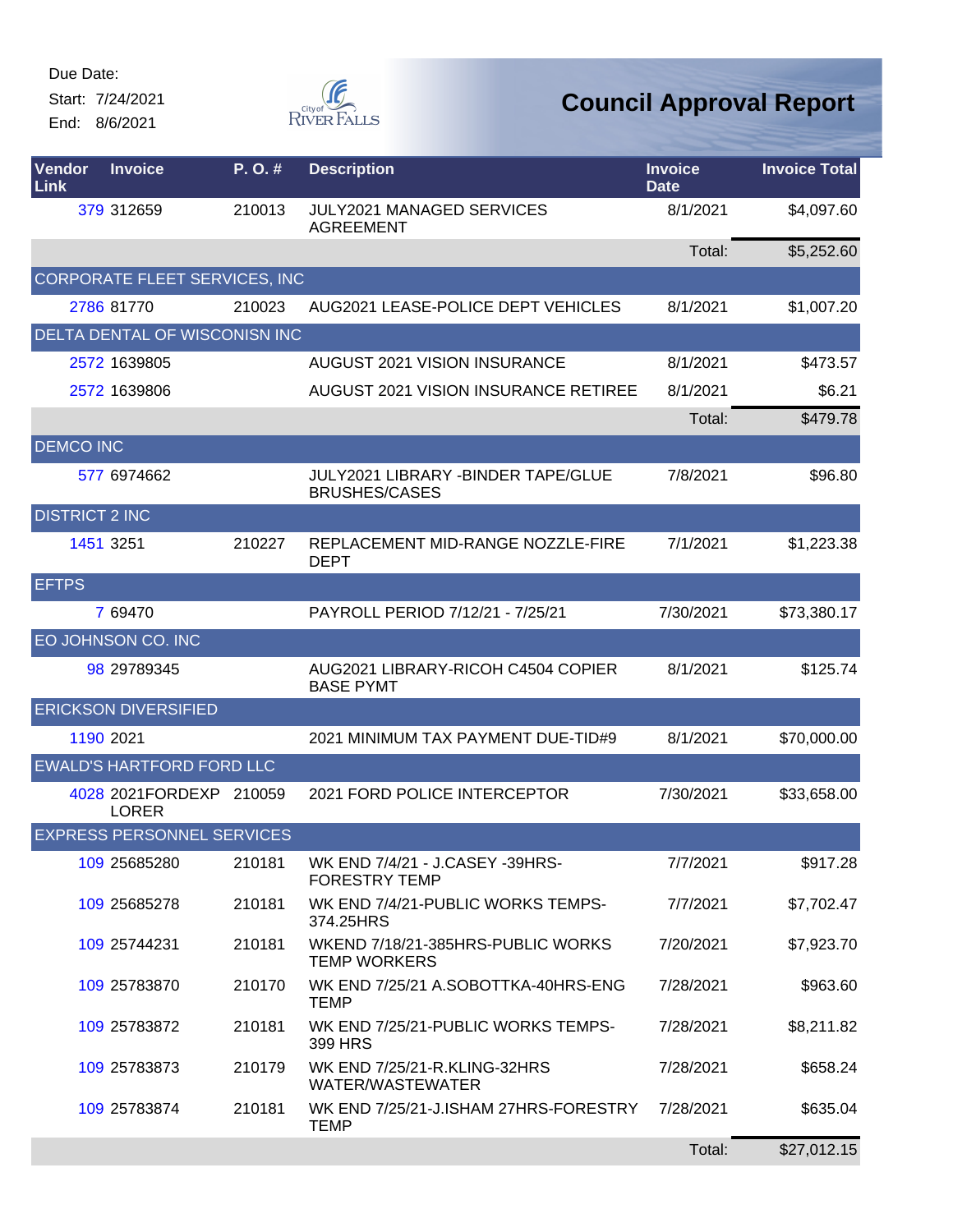Start: 7/24/2021 End: 8/6/2021



| Vendor<br>Link      | <b>Invoice</b>                       | P.O.#  | <b>Description</b>                                           | <b>Invoice</b><br><b>Date</b> | <b>Invoice Total</b> |
|---------------------|--------------------------------------|--------|--------------------------------------------------------------|-------------------------------|----------------------|
|                     | FIRST NATIONAL BANK - RF SECTION 125 |        |                                                              |                               |                      |
|                     | 6 69469                              |        | PAYROLL PERIOD 7/12/21 - 7/25/21                             | 7/30/2021                     | \$3,729.75           |
|                     | FORUM COMMUNICATION CO               |        |                                                              |                               |                      |
|                     | 234 CL01774726                       |        | JOINT REVIEW BOARD MTG-PLAN<br><b>COMMISSION-PAPER NOTIC</b> | 7/22/2021                     | \$182.39             |
|                     | <b>GRAPHIC DESIGN INC</b>            |        |                                                              |                               |                      |
|                     | 598 QB39051                          |        | FOUR VERSIONS CITY RF RESIDENTIAL<br><b>PARKING PERMIT</b>   | 7/16/2021                     | \$370.26             |
|                     | <b>HEALTH PARTNERS</b>               |        |                                                              |                               |                      |
|                     | 356 106254679 AUG<br>2021            |        | AUGUST 2021 HEALTH/DENTAL<br><b>INSURANCE</b>                | 8/1/2021                      | \$185,147.48         |
| HINZMAN, CRAIG      |                                      |        |                                                              |                               |                      |
|                     | 3755 ROWRETURN                       |        | RETURN OF ROW DEPOSIT-PERMIT#2020-<br>014                    | 8/1/2021                      | \$1,601.19           |
|                     | <b>HUEBSCH LAUNDRY COMPANY</b>       |        |                                                              |                               |                      |
|                     | 146 20088249                         | 210066 | 7/7/21 RF LIBRARY RUG SERVICE                                | 7/7/2021                      | \$84.75              |
|                     | 146 20089562                         | 210066 | 7/14/21 WASTEWATER DEPT RUG SERVICE                          | 7/14/2021                     | \$49.88              |
|                     | 146 20089538                         | 210066 | 7/14/21 RF POLICE DEPT RUG SERVICE                           | 7/14/2021                     | \$36.74              |
|                     | 146 20089556                         | 210066 | 7/14/21 PW BLDG RUG SERVICE                                  | 7/14/2021                     | \$43.40              |
|                     | 146 20089560                         | 210066 | 7/14/21 CITY HALL RUG SERVICE                                | 7/14/2021                     | \$59.26              |
|                     | 146 10144739                         | 210026 | 7/21/21 WASTEWATER DEPT UNIFORMS                             | 7/21/2021                     | \$37.67              |
|                     | 146 10144736                         | 210035 | 7/21/21 ELECTRIC DEPT UNIFORMS                               | 7/21/2021                     | \$298.95             |
|                     | 146 10144737                         | 210026 | 7/21 WATER DEPT UNIFORMS                                     | 7/21/2021                     | \$48.08              |
|                     | 146 10144738                         | 210021 | 7/21 PUBLIC WORKS DEPT UNIFORMS                              | 7/21/2021                     | \$106.37             |
|                     | 146 20090843                         | 210066 | 7/21/21 RF LIBRARY RUG SERVICE                               | 7/21/2021                     | \$31.05              |
|                     | 146 10146793                         | 210035 | 7/28/21 ELECTRIC DEPT UNIFORMS                               | 7/28/2021                     | \$298.95             |
|                     | 146 10146796                         | 210026 | 7/28/21 WASTEWATER DEPT UNIFORMS                             | 7/28/2021                     | \$37.67              |
|                     | 146 10146795                         | 210021 | 7/28/21 PUBLIC WORKS DEPT UNIFORMS                           | 7/28/2021                     | \$106.37             |
|                     | 146 10146794                         | 210026 | 7/28/21 WATER DEPT UNIFORMS                                  | 7/28/2021                     | \$48.08              |
|                     | 146 20092140                         | 210066 | 7/28/21 PUBLIC WORKS RUG SERVICE                             | 7/28/2021                     | \$43.40              |
|                     | 146 20092146                         | 210066 | 7/28/21 CITY HALL RUG SERVICE                                | 7/28/2021                     | \$59.26              |
|                     | 146 20092124                         | 210066 | 7/28/21 RF POLICE DEPT RUG SERVICE                           | 7/28/2021                     | \$36.74              |
|                     |                                      |        |                                                              | Total:                        | \$1,426.62           |
|                     | IN BALANCE YOGA & FITNESS LLC        |        |                                                              |                               |                      |
|                     | 4096 JULY2021YOG<br>A                |        | JULY 2021 YOGA IN THE PARK                                   | 7/20/2021                     | \$585.00             |
| <b>INFOSEND INC</b> |                                      |        |                                                              |                               |                      |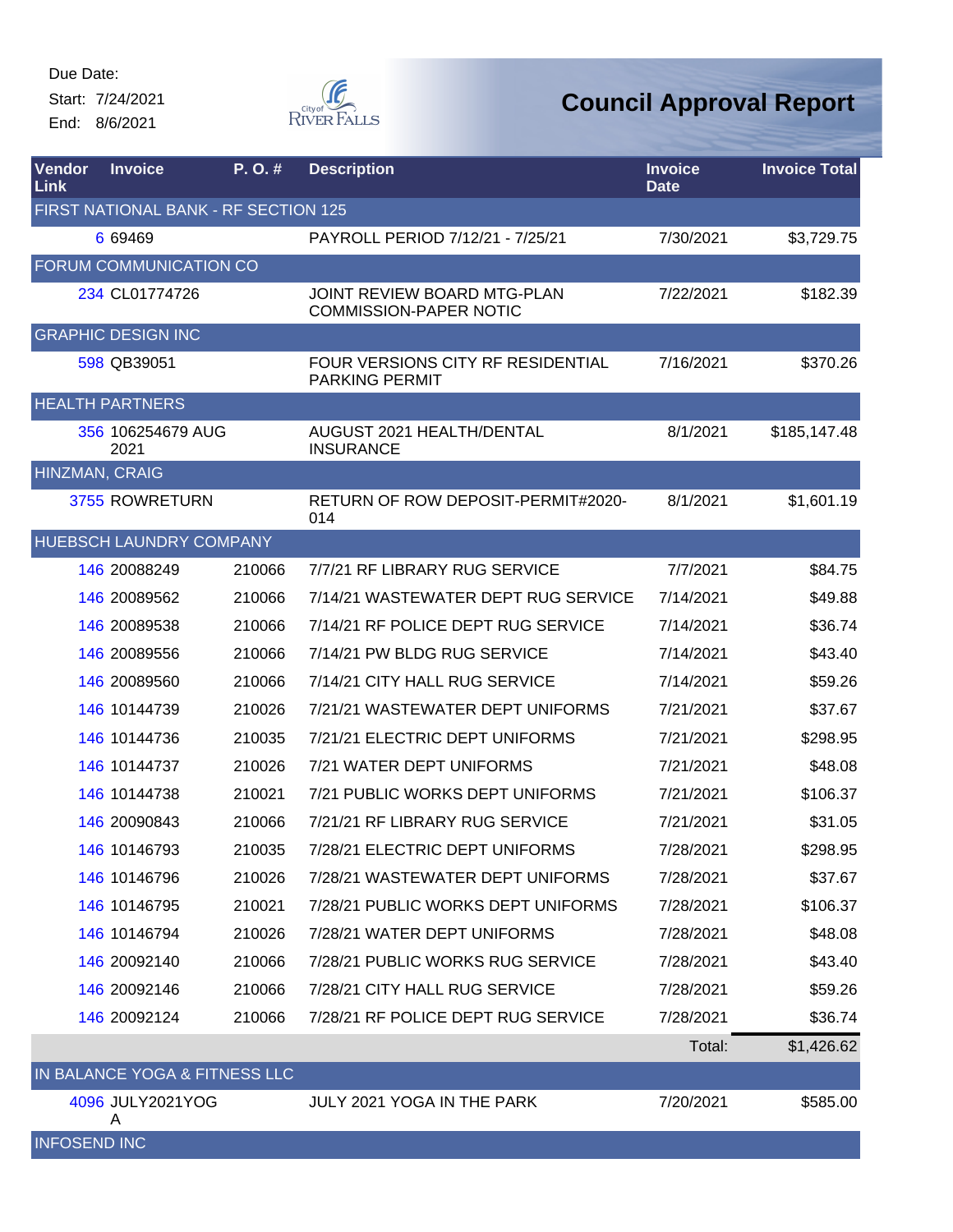Start: 7/24/2021 End: 8/6/2021



| Vendor<br>Link | <b>Invoice</b>                          | P.O.#  | <b>Description</b>                                          | <b>Invoice</b><br><b>Date</b> | <b>Invoice Total</b> |
|----------------|-----------------------------------------|--------|-------------------------------------------------------------|-------------------------------|----------------------|
|                | 150 194098                              | 210012 | JUNE2021 RFMU MONTHLY BILL<br>PRINTING/MAILING              | 7/1/2021                      | \$3,323.12           |
|                | 150 195042                              | 210010 | <b>JUNE2021 RFMU BILLING INSERT</b>                         | 7/1/2021                      | \$1,129.63           |
|                |                                         |        |                                                             | Total:                        | \$4,452.75           |
|                |                                         |        | INTERNATIONAL CITY MGMT ASSOC RETIREMENT CORP               |                               |                      |
|                | 1 69465                                 |        | PAYROLL PERIOD 7/12/21 - 7/25/21                            | 7/30/2021                     | \$17,637.13          |
|                | 1 69466                                 |        | PAYROLL PERIOD 7/12/21 - 7/25/21                            | 7/30/2021                     | \$765.60             |
|                |                                         |        |                                                             | Total:                        | \$18,402.73          |
|                | <b>ISLAND NOODLES WI MN INC</b>         |        |                                                             |                               |                      |
|                | 4859 JULY2021                           |        | JULY2021 FIRE DEPT ANNUAL AWARDS<br><b>PICNIC</b>           | 7/19/2021                     | \$1,230.00           |
|                | JD MILLER & SONS LLC (STEEL TOWNE)      |        |                                                             |                               |                      |
|                | 261 MAY/JUNE2021                        |        | MAY/JUNE2021 LIBRARY MOBILE INTERNET<br><b>CHARGES</b>      | 7/11/2021                     | <b>VOID</b>          |
|                | KATHY'S EMBROIDERY & ALTERATIONS        |        |                                                             |                               |                      |
|                | 2578 JULY2021                           |        | SEW SLEEVE STRIPES/STARS-POLICE<br><b>DEPT</b>              | 7/15/2021                     | \$61.00              |
|                | 2578 JULY2021<br><b>INVOICE2</b>        |        | SEW TWO PATCHES ON UNIFORM SHIRT-<br>POLICE DEPT            | 7/19/2021                     | \$10.00              |
|                |                                         |        |                                                             | Total:                        | \$71.00              |
|                | <b>KRAMER WELL DRILLING LLC</b>         |        |                                                             |                               |                      |
|                | 4798 21-126                             | 210243 | 905 STATE ST-CABLE REPLACEMENT                              | 7/1/2021                      | \$917.00             |
|                | LEAGUE OF MINNESOTA CITIES              |        |                                                             |                               |                      |
|                | 660 345821                              |        | MECHANIC NEEDED AD-28 DAYS ONLINE<br><b>JOB ADVERTISING</b> | 7/14/2021                     | \$322.00             |
|                | LEXISNEXIS RISK DATA MGMT INC           |        |                                                             |                               |                      |
|                | 3765 1703497-<br>20210731               |        | JULY2021 ADVANCED PEOPLE SEARCH<br>FEE                      | 7/31/2021                     | \$53.05              |
|                | LINCOLN NATIONAL LIFE INSURANCE COMPANY |        |                                                             |                               |                      |
|                | 3066 4281283605<br><b>AUG 2021</b>      |        | AUGUST 2021 ADD AD&D INS                                    | 8/1/2021                      | \$276.72             |
|                | 3066 4281282361<br><b>AUG 2021</b>      |        | AUGUST 2021 LIFE/AD&D/ LTD                                  | 8/1/2021                      | \$4,851.01           |
|                |                                         |        |                                                             | Total:                        | \$5,127.73           |
|                |                                         |        | MIDAMERICA ADMINISTRATIVE & RETIREMENT SOLUTIONS            |                               |                      |
|                | 500 69473                               |        | PAYROLL PERIOD 7/12/21 - 7/25/21                            | 7/30/2021                     | \$489.05             |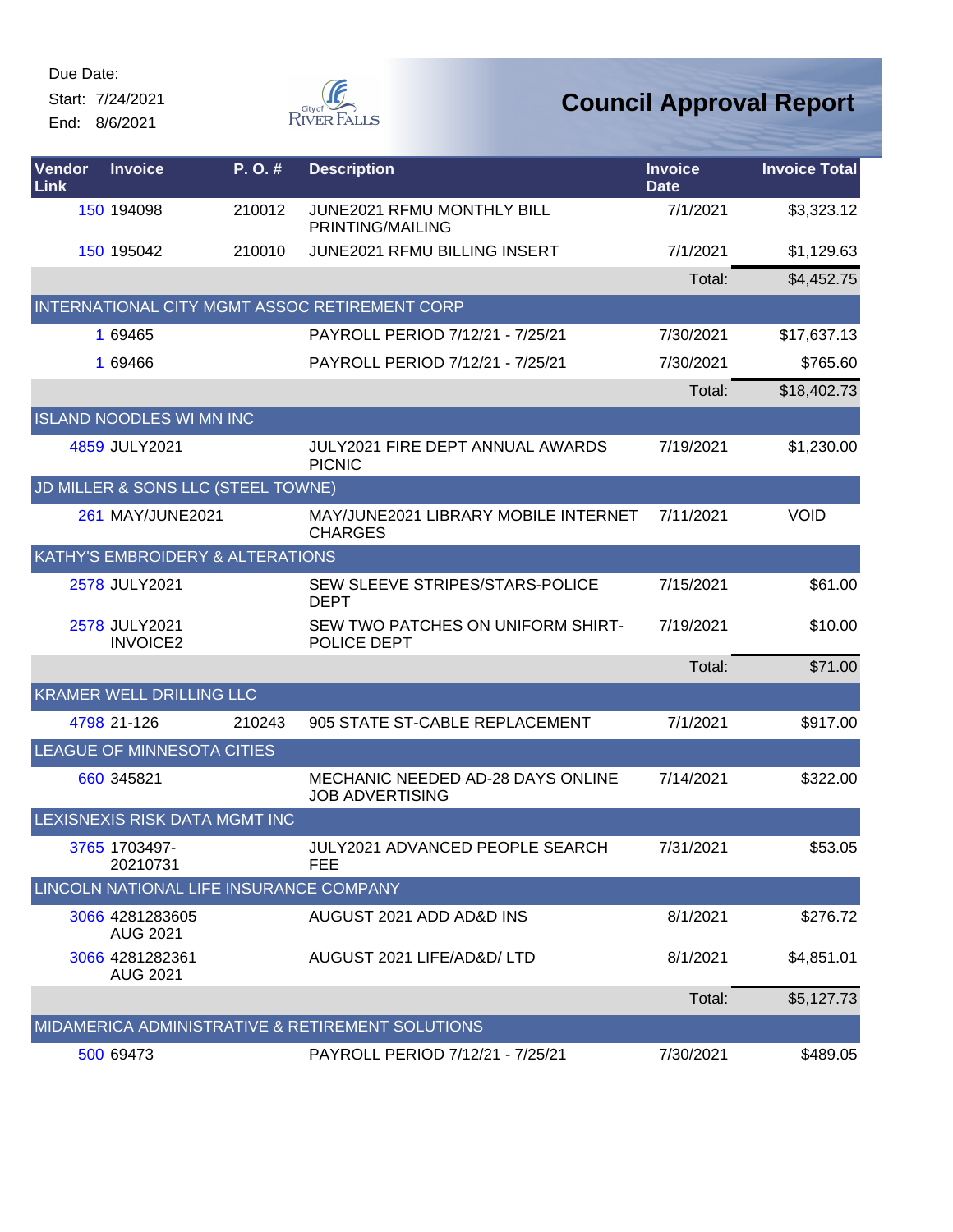Start: 7/24/2021 End: 8/6/2021



| <b>Vendor</b><br><b>Link</b> | <b>Invoice</b>                          | P. O. # | <b>Description</b>                                          | <b>Invoice</b><br><b>Date</b> | <b>Invoice Total</b> |
|------------------------------|-----------------------------------------|---------|-------------------------------------------------------------|-------------------------------|----------------------|
| <b>MIDWEST TAPE</b>          |                                         |         |                                                             |                               |                      |
|                              | 409 500721776                           |         | JULY2021 LIBRARY-1 AUDIOBOOK-IT'S<br><b>BETTER THIS WAY</b> | 7/16/2021                     | \$39.99              |
|                              | 409 500752447                           |         | JULY2021 LIBRARY - 1 AUDIOBOOK-BILLY<br><b>SUMMERS</b>      | 7/23/2021                     | \$49.99              |
|                              |                                         |         |                                                             | Total:                        | \$89.98              |
| MILLER, RYAN                 |                                         |         |                                                             |                               |                      |
|                              | <b>1537 AUG2021PERDI</b><br>EM          |         | 8/18/21 GREEN BAY TRAVEL PER DIEM                           | 8/1/2021                      | \$60.50              |
|                              | ONE TIME PAY VENDOR                     |         |                                                             |                               |                      |
|                              | 9999 FIGHTINGFISH                       |         | 2021 WBA PLAYOFF SPONSOR DONATION                           | 7/27/2021                     | \$100.00             |
|                              | 9999 KENNETHKREY<br>Е                   |         | REFUND-PARK SHELTER CANCELLATION<br>DUE TO COVID            | 7/30/2021                     | \$60.00              |
|                              |                                         |         |                                                             | Total:                        | \$160.00             |
|                              | PAYMENT SERVICE NETWORK INC             |         |                                                             |                               |                      |
|                              | 206 241966                              |         | <b>JULY2021 RFMU PAYMENT SERVICES</b>                       | 7/31/2021                     | \$454.55             |
|                              | <b>PELION BENEFITS</b>                  |         |                                                             |                               |                      |
|                              | 5 J SATHER<br><b>RETIREE</b>            |         | J SATHER RETIREE PAYOUT TO PELION                           | 7/30/2021                     | \$7,585.20           |
|                              | 5 69468                                 |         | PAYROLL PERIOD 7/12/21 - 7/25/21                            | 7/30/2021                     | \$973.52             |
|                              |                                         |         |                                                             | Total:                        | \$8,558.72           |
|                              | PIERCE COUNTY TREASURER                 |         |                                                             |                               |                      |
|                              | 210 JULY2021                            |         | JULY2021 JAIL, DWI & INTERLOCK-COURT<br><b>FEES</b>         | 7/30/2021                     | \$1,067.60           |
|                              | PUBLIC SAFETY EQUIPMENT LLC             |         |                                                             |                               |                      |
|                              | 966 8395                                |         | CERTIFICATION OF RADAR UNITS/TUNING<br><b>FORKS/LASAR</b>   | 7/1/2021                      | \$288.00             |
|                              | RFMU PAYMENTS OR REFUNDS                |         |                                                             |                               |                      |
|                              | 990610 BRIANNAWELC<br><b>HREISSUE</b>   |         | REISSUE REFUND-RFMU OVERPYMT<br>ACCT#2032-05                | 8/1/2021                      | \$31.16              |
|                              | <b>RIVER FALLS BASEBALL COUNCIL INC</b> |         |                                                             |                               |                      |
|                              | 1496 2021                               |         | 2021 ANNUAL OUTFIELD SIGNAGE<br><b>SPONSORSHIP</b>          | 7/21/2021                     | \$981.00             |
|                              | RIVER FALLS CHAMBER OF COMMERCE INC     |         |                                                             |                               |                      |
|                              | 225 1st qrt 2021<br><b>ROOM TX</b>      |         | 1ST QRT DELIQUENT ROOM TAX                                  | 7/30/2021                     | \$1,255.51           |
|                              | RIVER FALLS COMMUNITY ARTS BASE         |         |                                                             |                               |                      |
|                              | 1580 ANDERBARDB<br>OX.                  |         | CONTRIBUTION FOR ELECTRICAL BOX ART<br><b>PROJECT</b>       | 7/29/2021                     | \$500.00             |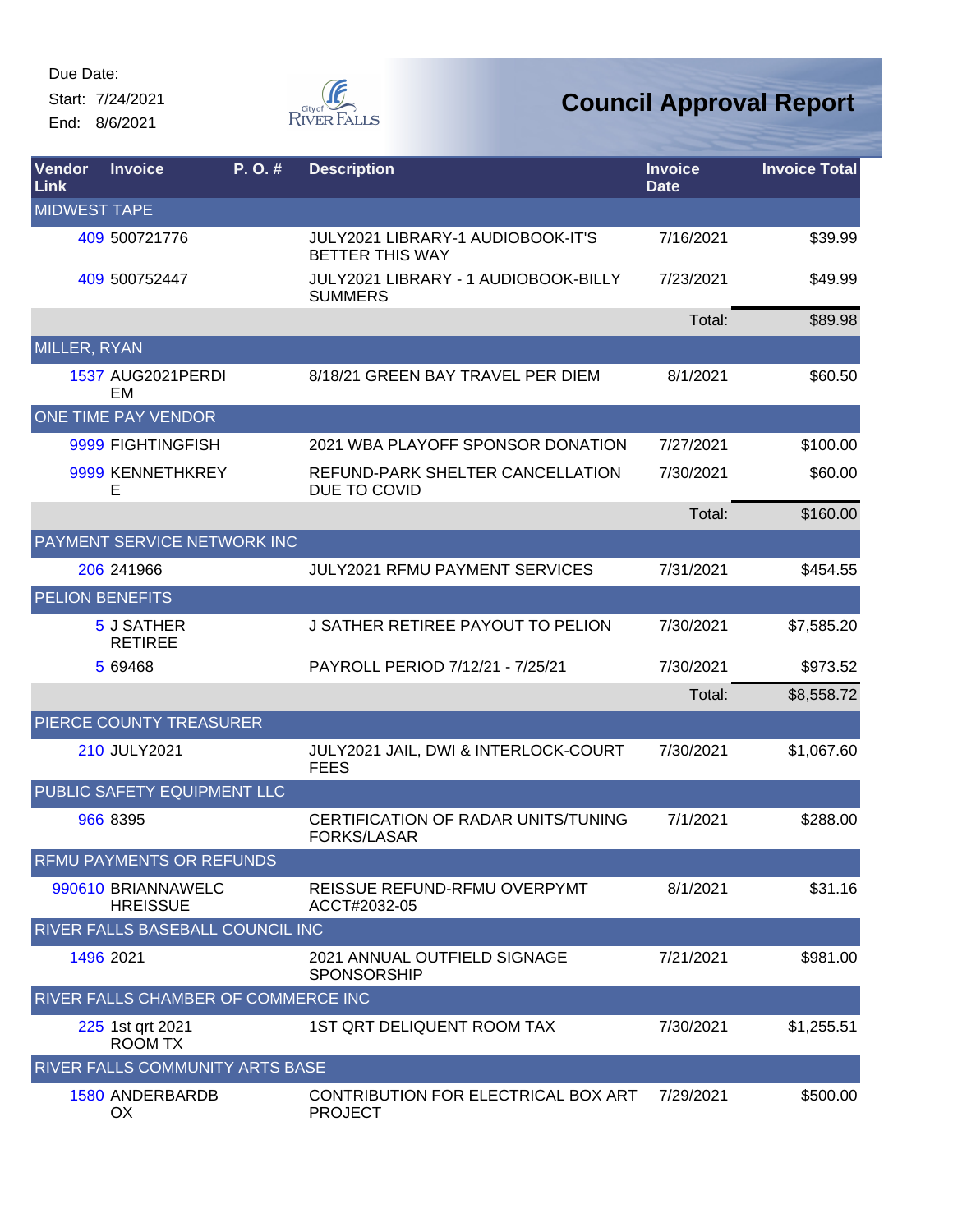Start: 7/24/2021 End: 8/6/2021



| Vendor<br><b>Link</b>   | <b>Invoice</b>                           | P.O.#  | <b>Description</b>                                             | <b>Invoice</b><br><b>Date</b> | <b>Invoice Total</b> |
|-------------------------|------------------------------------------|--------|----------------------------------------------------------------|-------------------------------|----------------------|
|                         | RIVER FALLS HS CHEERLEADING BOOSTER CLUB |        |                                                                |                               |                      |
|                         | 1761 2021                                |        | 2021 CHEER & STUNT CAMP                                        | 7/30/2021                     | \$1,155.00           |
|                         | <b>RIVER FALLS SENIOR CITIZENS</b>       |        |                                                                |                               |                      |
|                         | 438 AUG2021                              |        | <b>AUG2021 SENIOR CENTER</b>                                   | 8/1/2021                      | \$500.00             |
| <b>RUDESILL, TRAVIS</b> |                                          |        |                                                                |                               |                      |
|                         | <b>1574 RACINEPERDIE</b><br>м            |        | 8/4/21 RACINE WI TRAVEL PER DIEM                               | 8/1/2021                      | \$137.50             |
|                         | RURAL ELECTRIC SUPPLY COOPERATIVE        |        |                                                                |                               |                      |
|                         | 221 829638-00                            | 210224 | ELEC DEPT-BLACK VINYL SUPER TAPE                               | 7/16/2021                     | \$460.62             |
|                         | <b>SCHOOL DISTRICT OF RIVER FALLS</b>    |        |                                                                |                               |                      |
|                         | 229 MEYERLIGHTIN<br>G                    |        | <b>MEYER MIDDLE LIGHTING</b><br><b>UPDATE/INCENTIVE MATCH</b>  | 7/21/2021                     | \$1,050.00           |
|                         | 229 WESTSIDELIG<br><b>HTING</b>          |        | <b>WESTSIDE GYM LIGHTING UPDATE-</b><br><b>INCENTIVE MATCH</b> | 7/21/2021                     | \$572.40             |
|                         | 229 ROCKYBRANC<br><b>HLIGHTING</b>       |        | ROCKY BRANCH LIGHTING UPDATE-<br><b>INCENTIVE MATCH</b>        | 7/21/2021                     | \$763.20             |
|                         |                                          |        |                                                                | Total:                        | \$2,385.60           |
|                         | <b>SHORT ELLIOTT HENDRICKSON INC</b>     |        |                                                                |                               |                      |
|                         | 244 408211                               | 210159 | <b>JUNE2021 PRELIMINARY DESIGN FOR</b><br><b>MANN VALLEY</b>   | 7/14/2021                     | \$2,394.76           |
|                         | SHRED-IT US HOLDCO, INC                  |        |                                                                |                               |                      |
|                         | 2439 8182464707                          | 210054 | <b>JULY2021 MONTHLY SHREDDING SERVICE</b>                      | 7/22/2021                     | \$419.98             |
|                         | ST CROIX COUNTY FIRE OFFICERS ASSN INC   |        |                                                                |                               |                      |
|                         | 238 2021                                 |        | 2021 FIRE OFFICERS DUES                                        | 7/1/2021                      | \$100.00             |
|                         | <b>ST CROIX COUNTY TREASURER</b>         |        |                                                                |                               |                      |
|                         | 252 JULY2021                             |        | JULY2021 JAIL, DWI & INTERLOCK-COURT<br><b>FEES</b>            | 7/30/2021                     | \$390.80             |
|                         | <b>ST CROIX VALLEY NATURAL GAS CO</b>    |        |                                                                |                               |                      |
|                         | 255 JUNE2021                             |        | <b>JUNE2021 NATURAL GAS BILL</b>                               | 6/30/2021                     | \$1,679.43           |
| <b>STATE OF WI</b>      |                                          |        |                                                                |                               |                      |
|                         | 259 JULY2021                             |        | JULY2021 PENALTY ASSESSMENTS-COURT<br><b>FEES</b>              | 7/30/2021                     | \$2,504.41           |
|                         | STATE OF WI DEPT OF EMPLOYEE TRUST FUNDS |        |                                                                |                               |                      |
|                         | 11 69471                                 |        | AUGUST 2021 WRS                                                | 7/30/2021                     | \$132,934.77         |
|                         | STATE OF WI, DEPT OF CHILDREN & FAMILIES |        |                                                                |                               |                      |
|                         | 328 69472                                |        | <b>PAYROLL PERIOD 7/12 - 7/25</b><br>REMIT#7747159             | 7/30/2021                     | \$340.31             |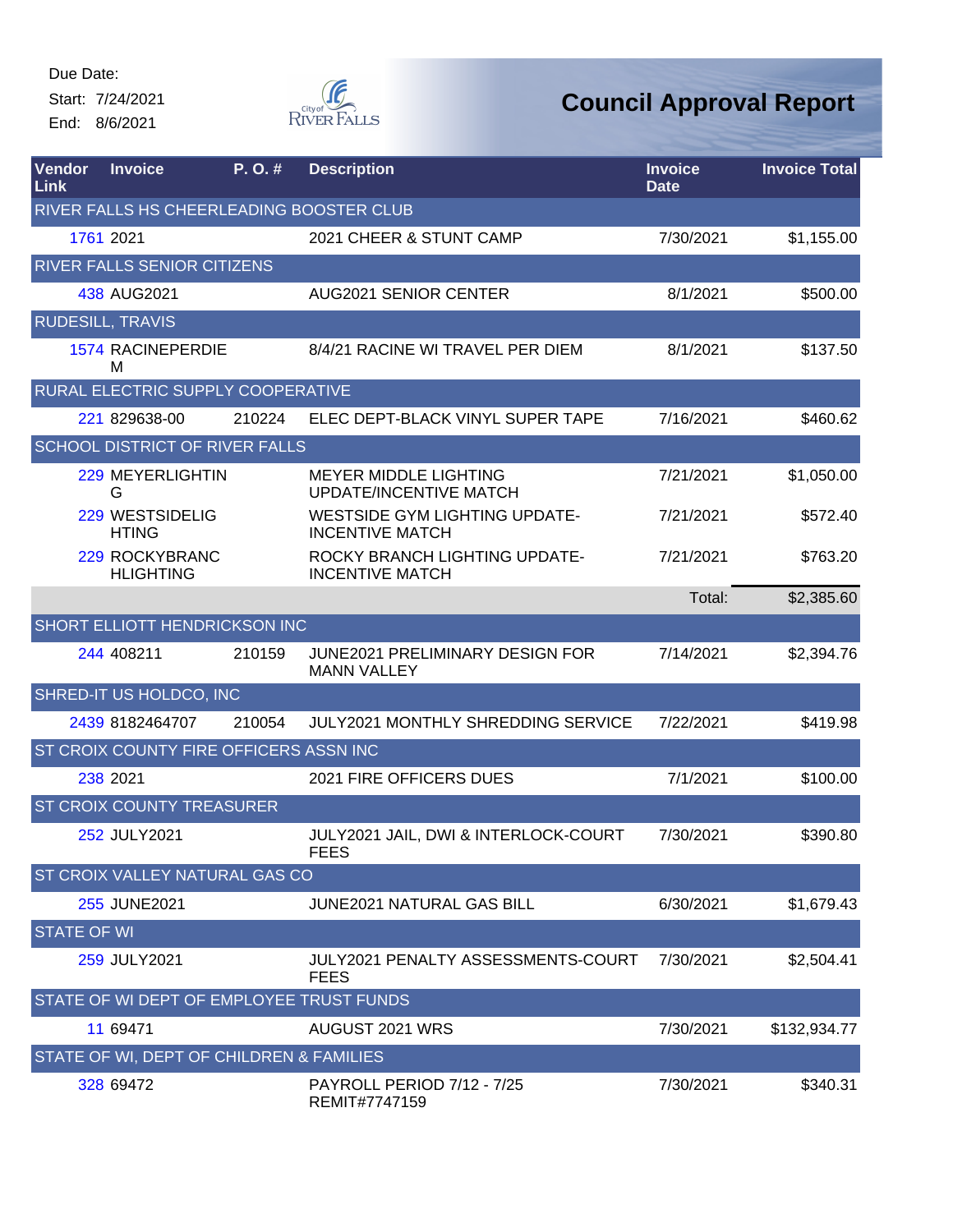Start: 7/24/2021 End: 8/6/2021



| <b>Vendor</b><br>Link | <b>Invoice</b>                         | P.O.#  | <b>Description</b>                                         | <b>Invoice</b><br><b>Date</b> | <b>Invoice Total</b> |
|-----------------------|----------------------------------------|--------|------------------------------------------------------------|-------------------------------|----------------------|
|                       | <b>STATE TREASURER</b>                 |        |                                                            |                               |                      |
|                       | 260 AUG2021                            |        | AUG2021 ELECTRIC/WATER/SEWER<br><b>BONDS</b>               | 8/1/2021                      | \$120,600.00         |
|                       | <b>STEINER PLUMBING &amp; ELECTRIC</b> |        |                                                            |                               |                      |
|                       | 262 65151                              | 210135 | <b>INSTALL BACKFLOW PREVENTER-POLICE</b><br><b>DEPT</b>    | 7/1/2021                      | \$3,136.00           |
|                       | 262 ROWRETURN                          |        | RETURN OF ROW DEPOSIT-PERMIT#2020-<br>010                  | 8/1/2021                      | \$2,001.57           |
|                       |                                        |        |                                                            | Total:                        | \$5,137.57           |
|                       | <b>STRAND ASSOCIATES, INC</b>          |        |                                                            |                               |                      |
|                       | 3346 0173373                           | 210097 | JUNE2021 SOUTH MAIN ST LIFT STATION                        | 7/13/2021                     | \$3,069.79           |
|                       | 3346 0173228                           | 210161 | JUNE2021-DISCHARGE<br>AGREEMENT/TATTERSAL                  | 7/14/2021                     | \$215.10             |
|                       |                                        |        |                                                            | Total:                        | \$3,284.89           |
|                       | <b>STUART C IRBY TOOL AND SAFETY</b>   |        |                                                            |                               |                      |
|                       | 156 S012546124.00 210236<br>1          |        | JULY2021 ELEC DEPT-LED SECURITY<br>LIGHT/PHOTOCELL         | 7/26/2021                     | \$2,850.00           |
|                       | 156 S012533811.00 210231<br>1          |        | JULY2021 ELEC DEPT-DRIVE LAG HOOKS                         | 7/26/2021                     | \$157.50             |
|                       |                                        |        |                                                            | Total:                        | \$3,007.50           |
|                       | <b>US BANK NATIONAL ASSOC</b>          |        |                                                            |                               |                      |
|                       | 284 6207792                            |        | JULY2021-JUNE2022 WATER SYSTEM<br>2011A REV BONDS          | 7/23/2021                     | \$500.00             |
|                       | 284 6199884                            |        | JULY2021-JUNE2022 GO PARK 2018A<br><b>BONDS-AGENT FEES</b> | 7/23/2021                     | \$500.00             |
|                       | 284 6199885                            |        | JULY2021-JUNE2022 ELECTRIC SYSTEM<br>2018B REV BONDS       | 7/23/2021                     | \$500.00             |
|                       |                                        |        |                                                            | Total:                        | \$1,500.00           |
|                       | <b>USIC HOLDINGS INC</b>               |        |                                                            |                               |                      |
|                       | 4679 453425                            | 210011 | <b>JULY2021 ELECTRIC/WATER RFMU</b><br><b>LOCATES</b>      | 7/31/2021                     | \$5,989.43           |
|                       | 4679 453426                            | 210011 | <b>JULY2021 SANITARY/SEWER LOCATES</b>                     | 7/31/2021                     | \$2,808.25           |
|                       |                                        |        |                                                            | Total:                        | \$8,797.68           |
|                       | VIKING COCA-COLA BOTTLING CO           |        |                                                            |                               |                      |
|                       | 16 1515898                             |        | JULY2021 FIRE DEPT BEVERAGES                               | 7/12/2021                     | \$206.10             |
|                       | WE CLEAN WINDOWS PLUS LLC              |        |                                                            |                               |                      |
|                       | 4828 07-122021-2                       | 210221 | CITY HALL EXTERIOR WINDOW<br><b>CLEANING/SCRAP TINTING</b> | 7/7/2021                      | \$1,453.00           |
|                       | 4828 07-122021-3                       | 210221 | PUBLIC LIBRARY WINDOW CLEANING                             | 7/12/2021                     | \$770.00             |
|                       |                                        |        |                                                            | Total:                        | \$2,223.00           |